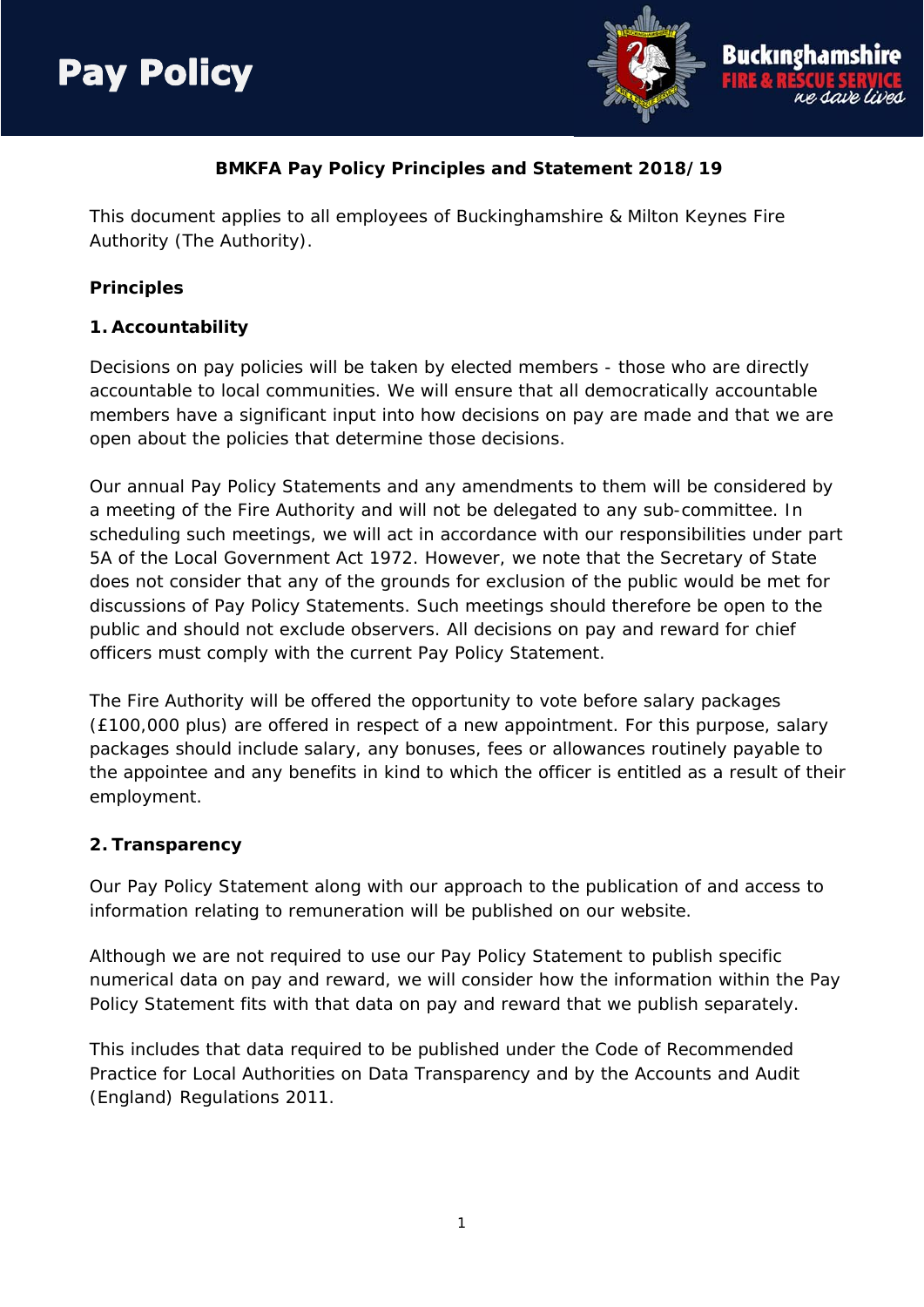

#### **3. Fairness**

We will ensure that decisions about senior pay are taken in the context of similar decisions on lower paid staff salaries and that the relationship between those decisions is considered. We will consider our proposals for the pay relationship between the remuneration of chief officers and employees who are not chief officers. We will publish our pay multiple – the ratio between the highest paid employee and the mean average earnings and the lowest paid across the Fire and Rescue Service.

We will set out our approach to the award of other elements of remuneration including bonuses, performance related pay as well as severance payments.

#### **Part 1 Pay Policy (all staff excluding SMB)**

- 1. All pay decisions will be fair, based on policy and reflecting the requirements of legislation.
- 2. Our systems will be transparent and well known amongst staff groups and we will discuss planned changes to our systems with the appropriate representative bodies.
- 3. We will, where possible, avoid complex pay systems and in determining pay will make reference to market rates in order to secure best value for the taxpayer.

#### **Level and elements of remuneration**

- 4. The majority of staff are employed under contracts with either; the terms and conditions of the NJC for Local Authority Fire and Rescue Services Scheme of Conditions of Service, 2004 "the Grey Book" incorporated; or with the provisions of the local terms and conditions of Buckinghamshire and Milton Keynes Fire Authority Scheme of Conditions of Service for Support Services staff.
- 5. For Grey Book staff rates of pay are set out in circulars issued by the NJC and entitlements are governed by Part B of the Grey Book. However the Authority recognises that new employees may be employed on terms and conditions outside of the Grey Book. This includes the operation of the 'Bank System'. The Authority also recognises that employees in existing firefighter roles may want to agree rates of pay outside of the Grey Book for the protection of services and provision of enhanced resilience, including agreement to not participate in industrial action.
- 6. For other staff the pay structure takes the form of pay scales with spinal column points. Progression is based on evidenced performance and would normally occur on 1st April if the required criteria are met; at least six months in post, subject to performance and the maximum grade for the post not being exceeded. Incremental progression may be withheld if performance is not to the required standard.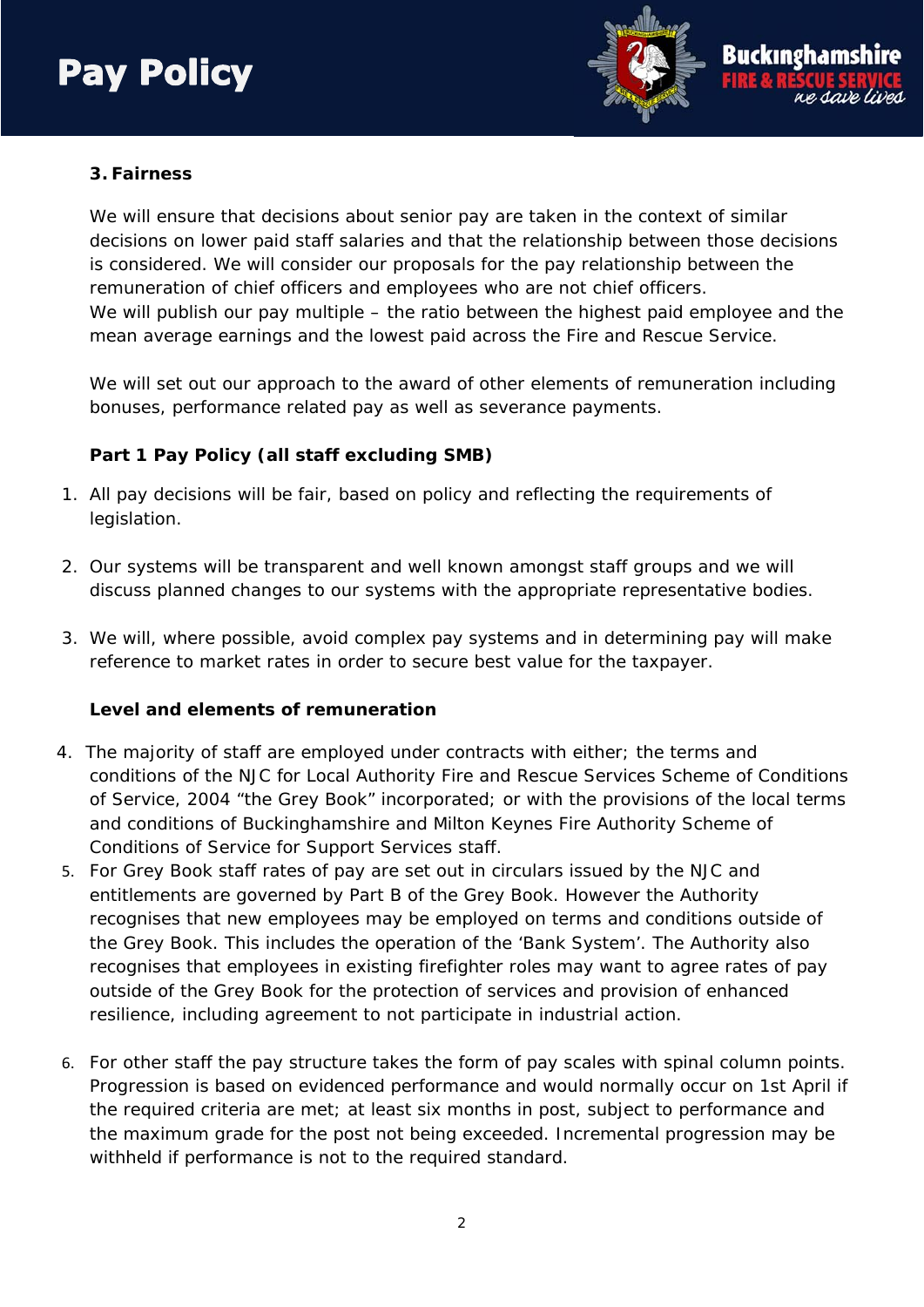7. The Government introduced a UK wide apprenticeship levy from April 2017. This levy was to help fund the increase in the quantity and quality of apprenticeship training and to give employers greater control of apprenticeships. The levy rate is set at 0.5 per cent of an employer's pay bill and is collected via PAYE. At the Executive Committee meeting on 29 July 2015, Members opted to use the apprenticeship training agency (ATA) model for the recruitment of apprentices. The Authority will utilise apprenticeship opportunities wherever practicable as part of a blended approach to improving diversity and refreshing the workforce. We will reward apprentices appropriately, recognising competence and performance during the various development stages of their apprenticeship.

Buckingha

8. Pay scales are inserted in the annexes:

**Appendix 1**: Grey Book Pay rates from 1 July 2017 **Appendix 2**: Support Services Staff Pay scales from 1 July 2017

- 9. Some members of staff participate in lease car arrangements.
- 10. The Authority reimburses mileage, travel expenses, subsistence and other expenses (e.g. overnight stays, meals and professional fees) when appropriate and in accordance with the Authority's procedures relating to expenses.

#### **Remuneration on Recruitment**

11. Remuneration will be based on the evaluated rate for the job, either nationally or locally.

#### **Increases and additions to remuneration**

- 12. Additional Responsibility Allowance (ARA) payments are used to reward increased responsibilities and duties beyond the normal remit of the role for specific periods, for existing staff to cover managed vacancies for short to medium term periods, enabling successful change management with minimal risk.
- 13. Any such payments require the signature of two Directors in accordance with current procedures.

#### **Use of Performance related pay**

14. Performance related pay is not in operation although certain posts attract performance increments based on skill development.

#### **Use of bonuses**

15. One off bonus payments will be considered linked to evidenced and scrutinised delivery of performance management objectives and is outlined in Annex C.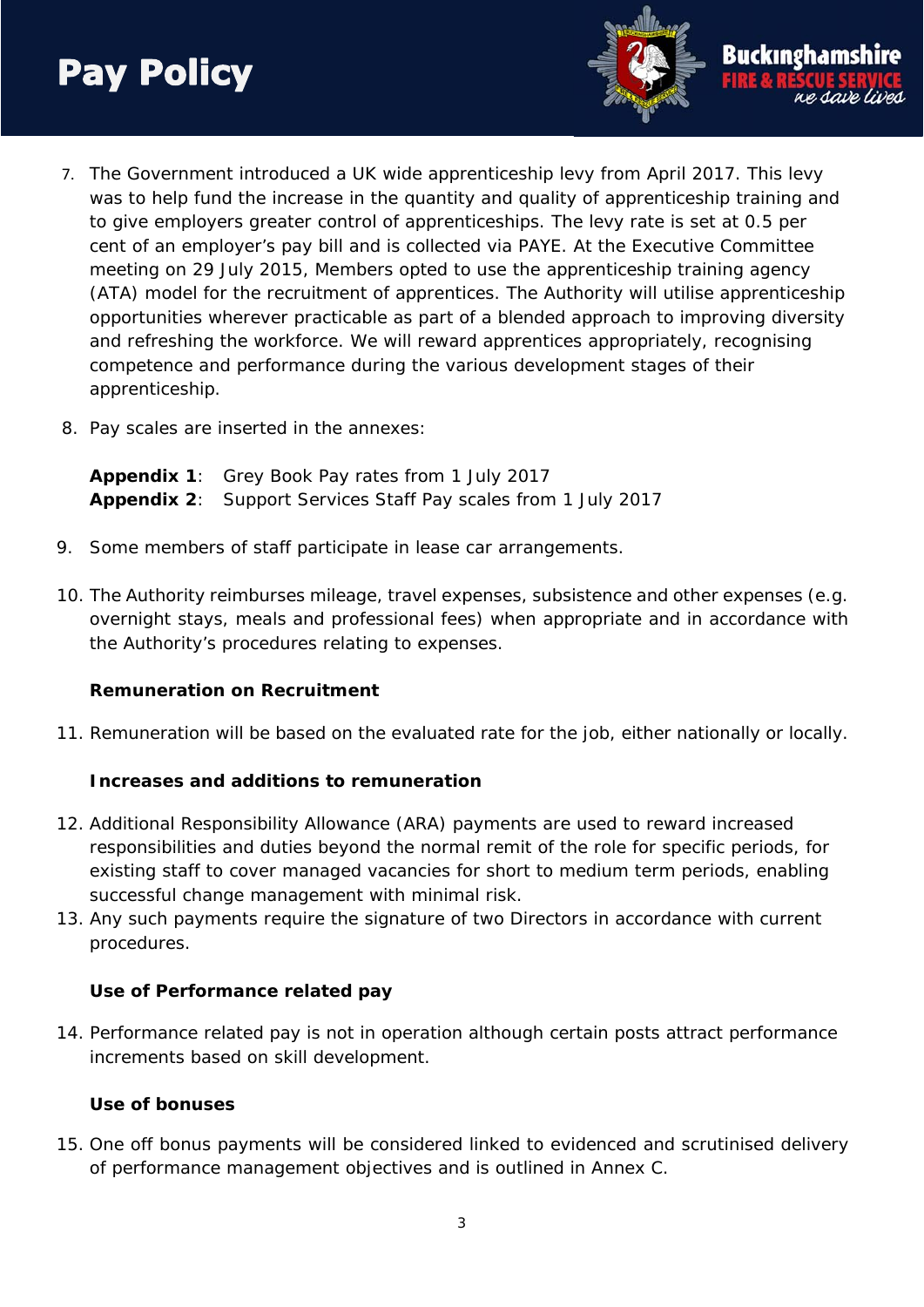

#### **Approach on ceasing to hold office or be employed by the Authority**

16. The Authority's current policies in respect of discretionary payments are in line with recommendations to be found in the minutes of the Fire Authority on 24 June 2014 titled Local Government Pension Scheme 2014 – Employer Discretions, the minutes of the Executive Committee held on 17 July 2013, and a report to the Executive Committee on 13 May 2015 - Scheme Manager Discretions for the Firefighters' Pension Scheme 2015.

#### **Publication of and access to information relating to remuneration**

17. We will publish information in accordance with the Local Government Transparency Code 2014.

#### **Pay Multiple**

18. The pay multiple is the ratio between the highest paid salary and the median average salary of the Authority's workforce. The average salary level is defined as the total of all regular payments made to an individual.

For the financial year 2018/19, the definition of lowest paid staff are those staff we employ who are paid at rates that are maintained in line with the National Living Wage and the lowest rate will be that applicable for workers aged 25 and over.

#### **The current BMKFA pay multiples are:**

The Authority's pay multiple; the ratio between the highest paid employee and the median average salary figure for all employees in the Authority is:

Highest pay: lowest pay: 9.86:1 Highest pay: median pay: 4.77:1

| Year    | Highest pay : Lowest pay | Highest pay: Median pay |
|---------|--------------------------|-------------------------|
| 2018/19 | 9.86:1                   | 4.77:1                  |
| 2017/18 | 10.17:1                  | 4.77:1                  |
| 2016/17 | 10.71:1                  | 4.72:1                  |
| 2015/16 | 11.04:1                  | 4.77:1                  |
| 2014/15 | 11.5:1                   | 4.87:1                  |
| 2013/14 | 11.72:1                  | 4.9:1                   |
| 2012/13 | $12.7 \cdot 1$           | 5.0:1                   |

19. It is our intention that salary multiples do not reach the 1:20 ratio referred to in the Hutton Report.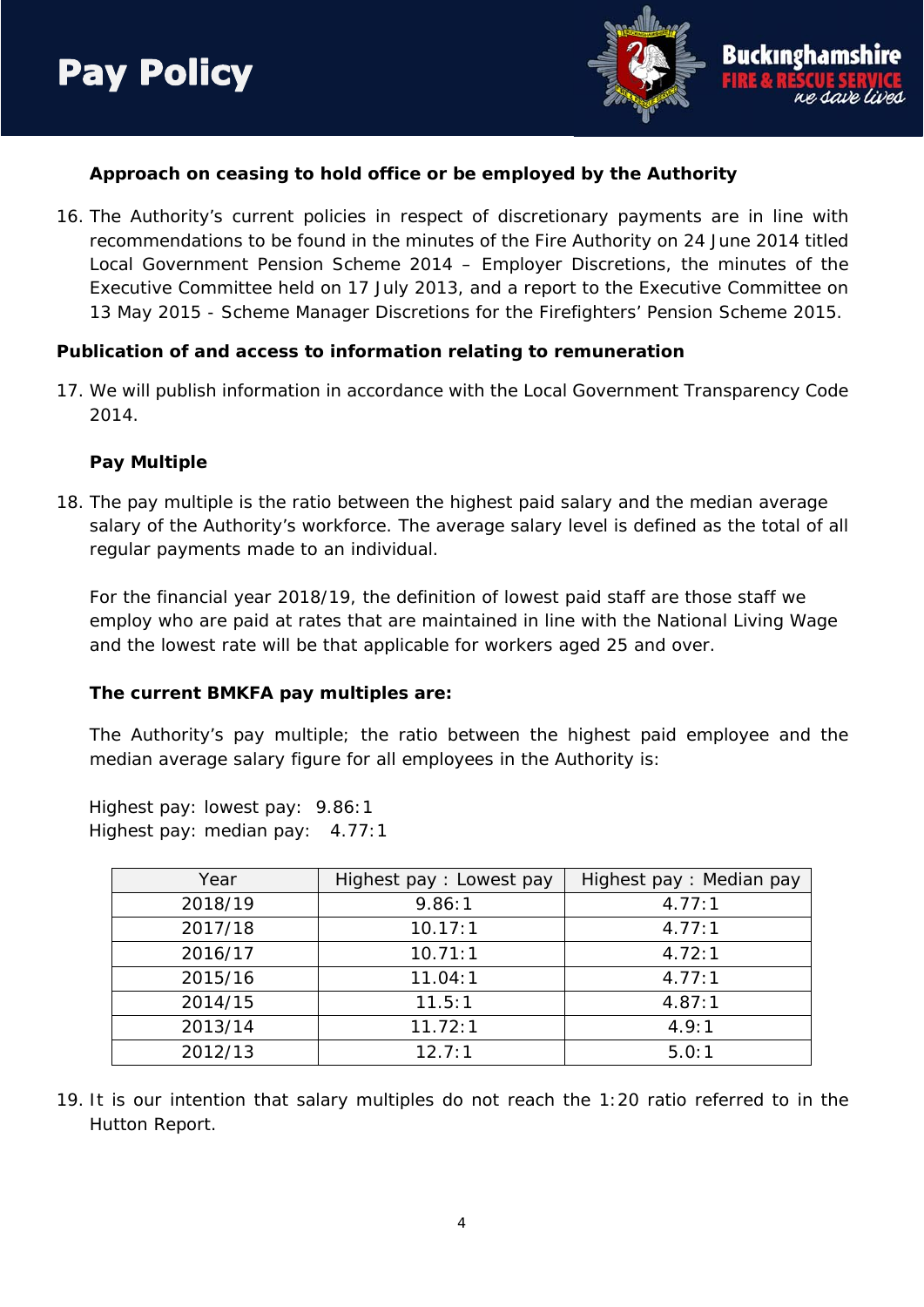

#### **Part 2 Pay Policy – Strategic Management Board (SMB)**

SMB members pay arrangements are locally determined. Pay progression is performance based, with scope to increase the salary after completion of the annual external SMB remuneration and performance review process. The provisions of the National Joint Council for Brigade Managers of Fire and Rescue Services (referred to as the Gold Book) also apply for remuneration purposes for annual pay awards.

#### **Level and elements of remuneration**

- 20 Senior management remuneration comprises salary, car provision or car allowance.
- 21. Gold Book Pay is based on a twin track approach of an annual nationally agreed pay deal and a local pay agreement. SMB Pay Policy includes proposals to consider the implementation of Earn Back Arrangements and addresses the requirements of the Localism Act in relation to the SMB.

#### **Remuneration on Recruitment**

22. Remuneration will be based on the evaluated rate for the job.

#### **Increases and additions to remuneration**

23. Increases and additions for senior management posts will require approval of the appropriate committee of the Authority.

#### **Use of Performance related pay**

24. Performance related pay will be used in the context of the relevant policy, based on "Earn back" principles and will need approval by the appropriate committee.

#### **Use of Bonuses**

25. One off bonus payments may be considered linked to evidenced and scrutinised delivery of performance management objectives.

#### **Approach on ceasing to hold office or be employed by the Authority**

26. **Summary dismissal**: Dismissal without notice payments

**Dismissal with notice**: Salary payment in line with contract

**Redundancy**: In accordance with Authority procedures

**Resignation or leave date**: Normal salary payment until end of notice period

**Redeployment**: In accordance with prevailing Authority procedures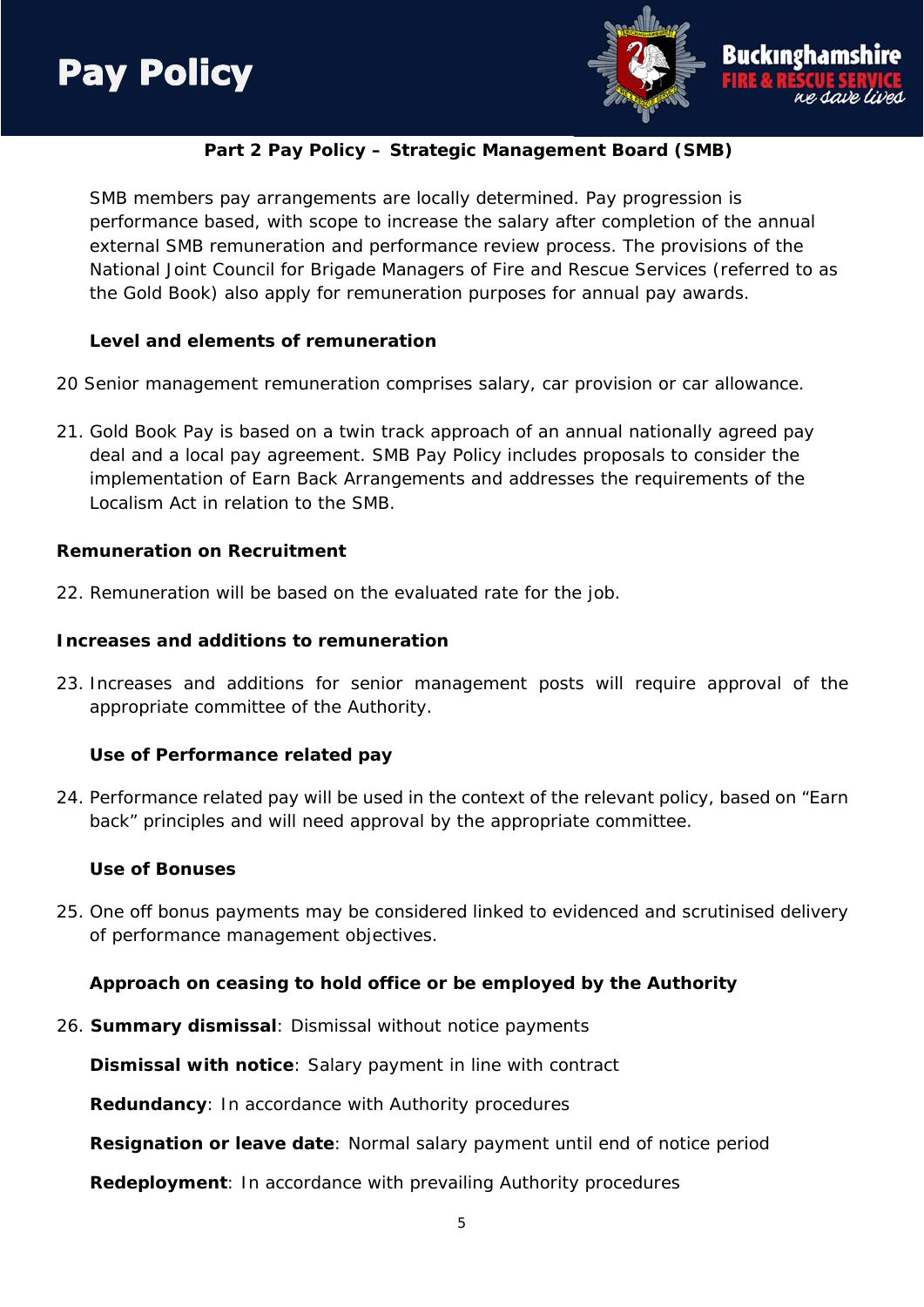

- 27. This Authority does not make payments to senior staff members who leave other than to those who are leaving for the purposes of improved efficiency.
- 28. Re-employment/re-engagement will not normally occur following retirement, however there may be exceptional circumstances where specialist knowledge and expertise are required for a defined period of time in the event of which re-employment/reengagement may be considered. In the exceptional circumstance that reemployment/re-engagement is necessary in the interest of public safety, this decision will be subject to prior approval at a meeting of the Fire Authority in open session.
- 29. The Fire Authority will be given the opportunity to vote as to the terms of appointment or dismissal of the Chief Fire Officer and Chief Executive and deputy to the Chief Fire Officer and Chief Executive, or equivalent.

#### **Publication of and access to information relating to remuneration**

30. We will publish information in accordance with the Local Government Transparency Code 2015.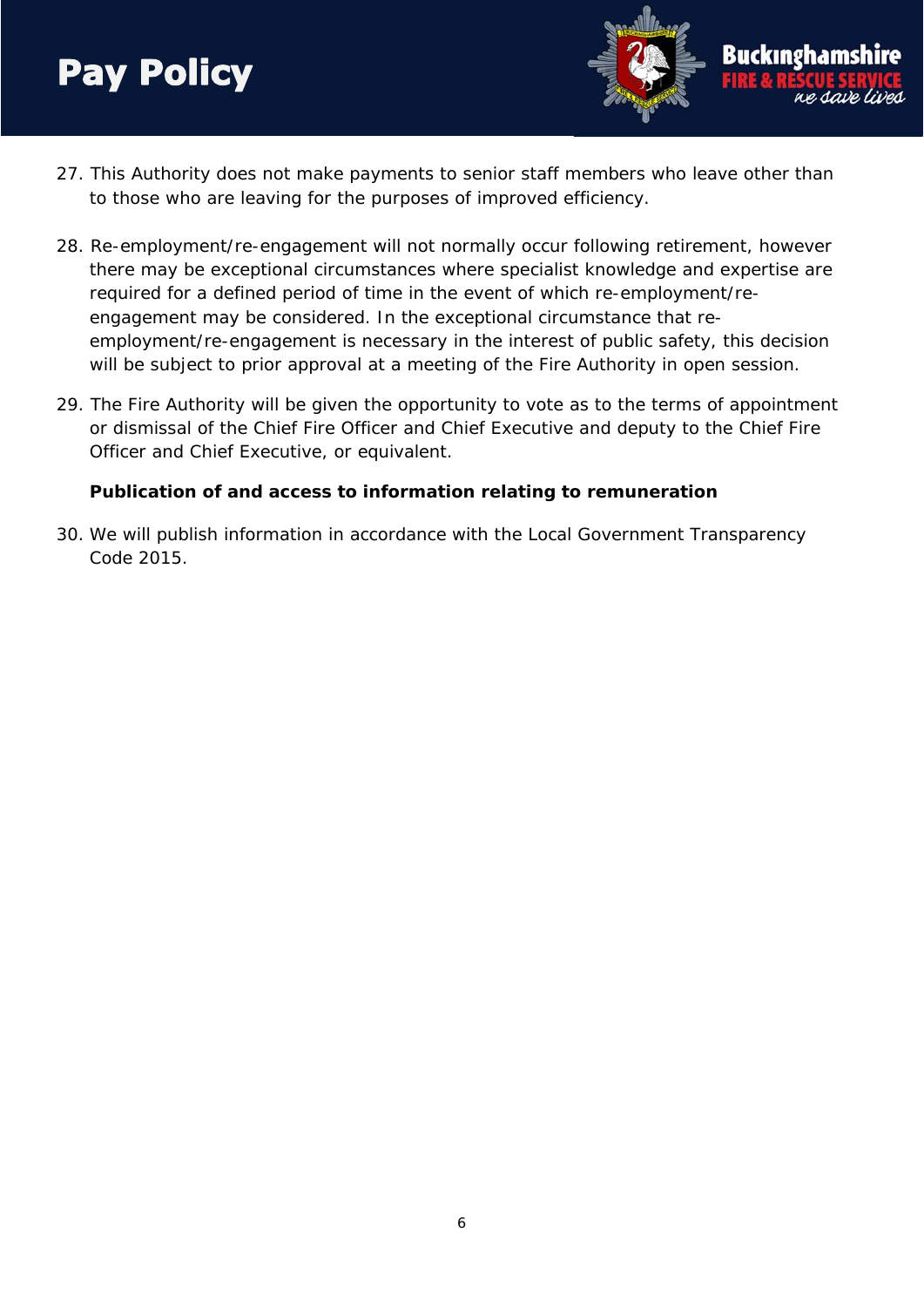

## **Appendix 1:**

| FIREFIGHTING ROLES (Wholetime) PAY RATES effective 1 July 2017 |                     |                     |                      |  |
|----------------------------------------------------------------|---------------------|---------------------|----------------------|--|
|                                                                | <b>Basic annual</b> | <b>Basic hourly</b> | <b>Overtime rate</b> |  |
|                                                                | salary              | rate                |                      |  |
| <b>Firefighter</b>                                             |                     |                     |                      |  |
| <b>Trainee</b>                                                 | 22,459              | 10.26               | 15.39                |  |
| Development                                                    | 23,394              | 10.68               | 16.02                |  |
| Competent                                                      | 29,934              | 13.67               | 20.51                |  |
| <b>Crew Commander</b>                                          |                     |                     |                      |  |
| Development                                                    | 31,816              | 14.53               | 21.80                |  |
| Competent                                                      | 33,187              | 15.15               | 22.73                |  |
| <b>Watch Commander</b>                                         |                     |                     |                      |  |
| Development                                                    | 33,905              | 15.48               | 23.22                |  |
| Competent A                                                    | 34,847              | 15.91               | 23.87                |  |
| Competent B                                                    | 37,112              | 16.95               | 25.43                |  |
| <b>Station Commander</b>                                       |                     |                     |                      |  |
| Development                                                    | 38,602              | 17.63               | 26.45                |  |
| Competent A                                                    | 39,761              | 18.16               | 27.24                |  |
| Competent B                                                    | 42,576              | 19.44               | 29.16                |  |
| <b>Group Commander</b>                                         |                     |                     |                      |  |
| Development                                                    | 44,458              | 20.30               | Not applicable       |  |
| Competent A                                                    | 45,791              | 20.91               | $\mathbf{u}$         |  |
| <b>Competent B</b>                                             | 49,284              | 22.50               | $\mathbf{u}$         |  |
| <b>Area Manager</b>                                            |                     |                     |                      |  |
| Development                                                    | 52,194              | 23.83               | Not applicable       |  |
| Competent A                                                    | 53,758              | 24.55               | $\mathbf{u}$         |  |
| <b>Competent B</b>                                             | 57,252              | 26.14               | $\boldsymbol{u}$     |  |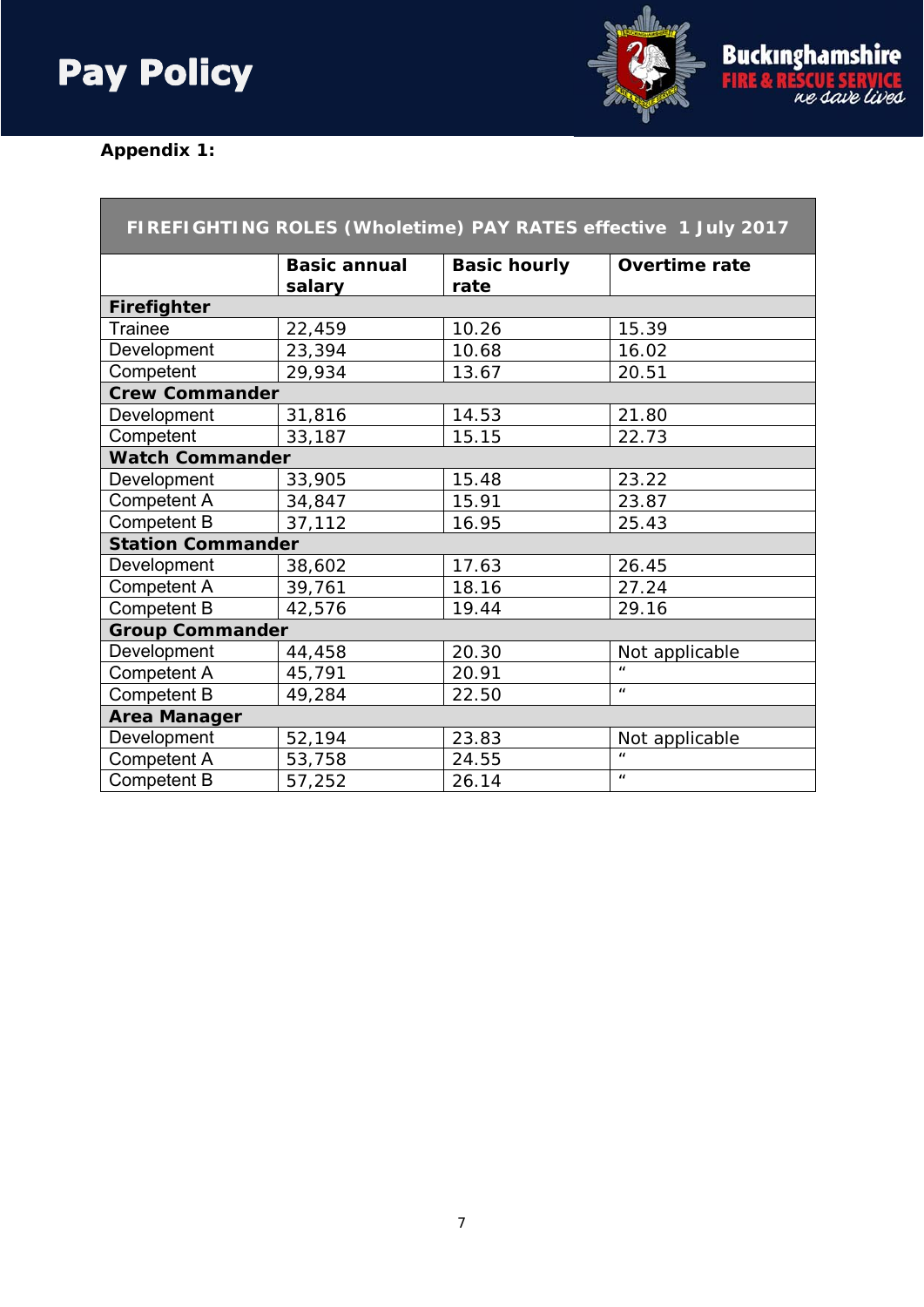

| FIREFIGHTING ROLES (On-call) PAY RATES effective 1 July 2017 |             |             |            |                |
|--------------------------------------------------------------|-------------|-------------|------------|----------------|
|                                                              | £ per annum | £ per annum | £ per hour | £ per occasion |
|                                                              |             |             |            |                |
| <b>Firefighter</b>                                           |             |             |            |                |
| <b>Trainee</b>                                               | 2,246       | 1,123       | 10.26      | 3.94           |
| Development                                                  | 2,339       | 1,170       | 10.68      | 3.94           |
| Competent                                                    | 2,993       | 1,497       | 13.67      | 3.94           |
| <b>Crew Commander</b>                                        |             |             |            |                |
| Development                                                  | 3,182       | 1,591       | 14.53      | 3.94           |
| Competent                                                    | 3,319       | 1,659       | 15.15      | 3.94           |
| <b>Watch Commander</b>                                       |             |             |            |                |
| Development                                                  | 3,391       | 1,695       | 15.48      | 3.94           |
| <b>Competent A</b>                                           | 3,485       | 1,742       | 15.91      | 3.94           |
| Competent B                                                  | 3,711       | 1,856       | 16.95      | 3.94           |
| <b>Station Commander</b>                                     |             |             |            |                |
| Development                                                  | 3,860       | 1,930       | 17.63      | 3.94           |
| Competent A                                                  | 3,976       | 1,988       | 18.16      | 3.94           |
| <b>Competent B</b>                                           | 4,258       | 2,129       | 19.44      | 3.94           |
| <b>Group Commander</b>                                       |             |             |            |                |
| Development                                                  | 4,446       | 2,223       | 20.30      | 3.94           |
| Competent A                                                  | 4,579       | 2,290       | 20.91      | 3.94           |
| Competent B                                                  | 4,928       | 2,464       | 22.50      | 3.94           |
| <b>Area Manager</b>                                          |             |             |            |                |
| Development                                                  | 5,219       | 2,610       | 23.83      | 3.94           |
| Competent A                                                  | 5,376       | 2,688       | 24.55      | 3.94           |
| <b>Competent B</b>                                           | 5,725       | 2,863       | 26.14      | 3.94           |

Column 1 shows the full annual retainer

Column 2 shows the retainer for employees on the day crewing duty system

Column 3 shows the hourly rate for work undertaken

Column 4 shows the disturbance payment per call‐out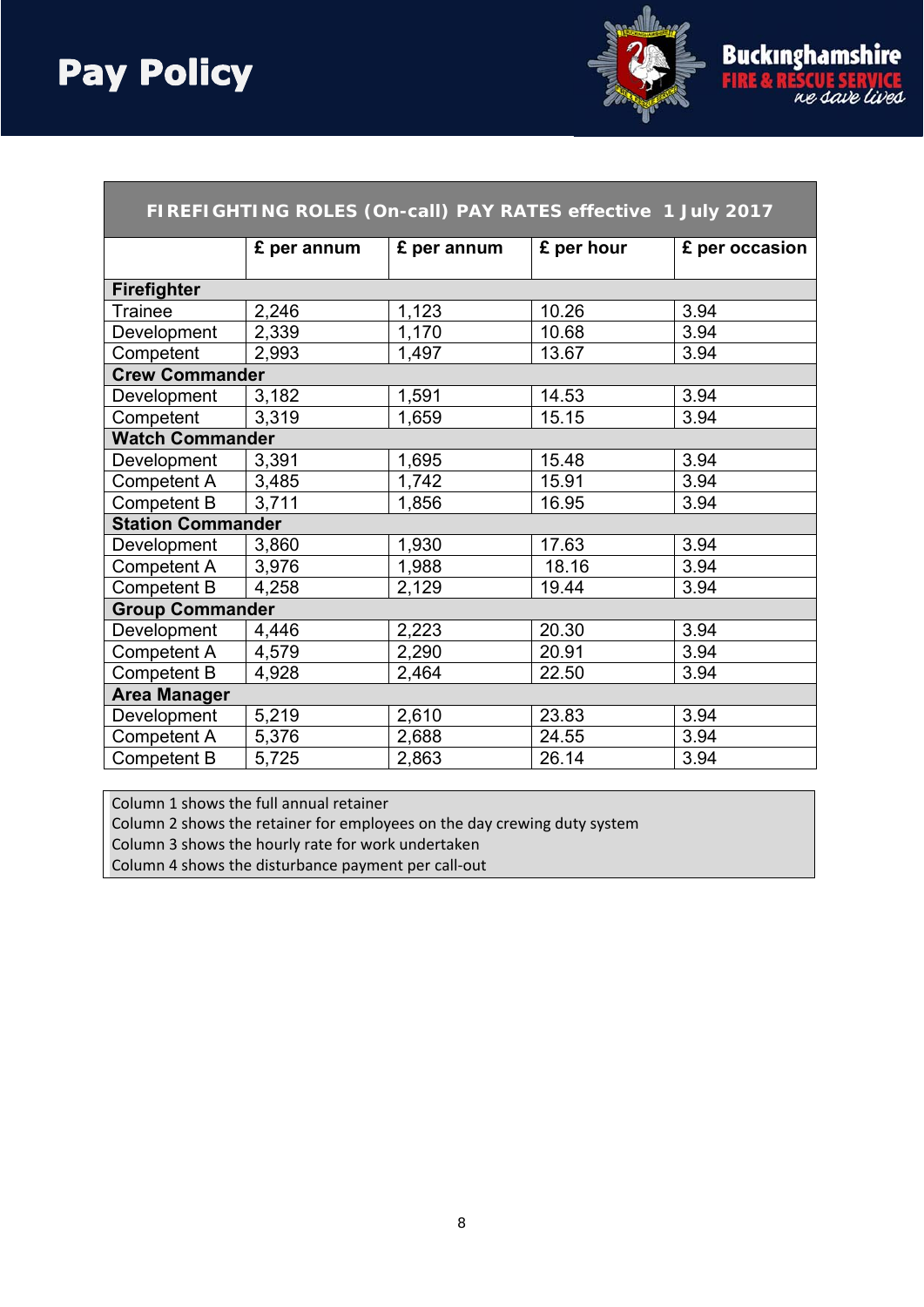# 



## **Appendix 2:**

 $\overline{\phantom{a}}$ 

| SUPPORT SERVICES PAY SCALES effective 1 July 2017 |                              |                                                              |
|---------------------------------------------------|------------------------------|--------------------------------------------------------------|
| Pay<br><b>Scales</b>                              | <b>Money Value</b>           | <b>Pay Point Descriptor</b>                                  |
| A (NMW)                                           | £13,601 rising<br>to £14,238 | National Minimum Wage (statutory rate reviewed October 2018) |
| A (NLW)                                           | £15,106                      | National Living Wage (statutory rate reviewed April 2018)    |
|                                                   | £16,544                      | Development                                                  |
| B                                                 | £16,957                      | Competent                                                    |
|                                                   | £17,805                      | Development                                                  |
| $\mathsf C$                                       | £18,576                      | Competent                                                    |
|                                                   | £19,381                      | Conditions apply, see note below                             |
| D                                                 | £19,690                      | Development                                                  |
|                                                   | £20,183                      | Competent                                                    |
|                                                   | £21,030                      | Development                                                  |
| E                                                 | £21,417                      | Competent                                                    |
|                                                   | £21,806                      | Conditions apply, see note below                             |
|                                                   | £22,972                      | Development                                                  |
| F                                                 | £23,488                      | Competent                                                    |
|                                                   | £24,004                      | Exempt                                                       |
|                                                   | £25,193                      | Development                                                  |
| G                                                 | £25,557                      | Competent                                                    |
|                                                   | £26,064                      | Conditions apply, see note below                             |
|                                                   | £27,521                      | Development                                                  |
| H                                                 | £28,017                      | Competent                                                    |
|                                                   | £28,770                      | Competent (Driving Instructors only)                         |
|                                                   | £28,679                      | Conditions apply, see note below                             |
|                                                   | £31,354                      | Development                                                  |
|                                                   | £32,211                      | Competent                                                    |
|                                                   | £33,077                      | Conditions apply, see note below                             |
| J                                                 | £34,142                      | Development                                                  |
|                                                   | £34,996                      | Competent                                                    |
|                                                   | £38,792                      | Development                                                  |
| K                                                 | £39,774                      | Competent                                                    |
|                                                   | £40,910                      | Conditions apply, see note below                             |
| L                                                 | £42,160                      | Development                                                  |
|                                                   | £43,213                      | Competent                                                    |
| M                                                 | £45,730                      | Development                                                  |
|                                                   | £46,989                      | Competent                                                    |
|                                                   | £48,240                      | Conditions apply, see note below                             |
| ${\sf N}$                                         | £56,083                      | Development                                                  |
|                                                   | £57,481                      | Competent                                                    |
|                                                   | £59,033                      | Conditions apply, see note below                             |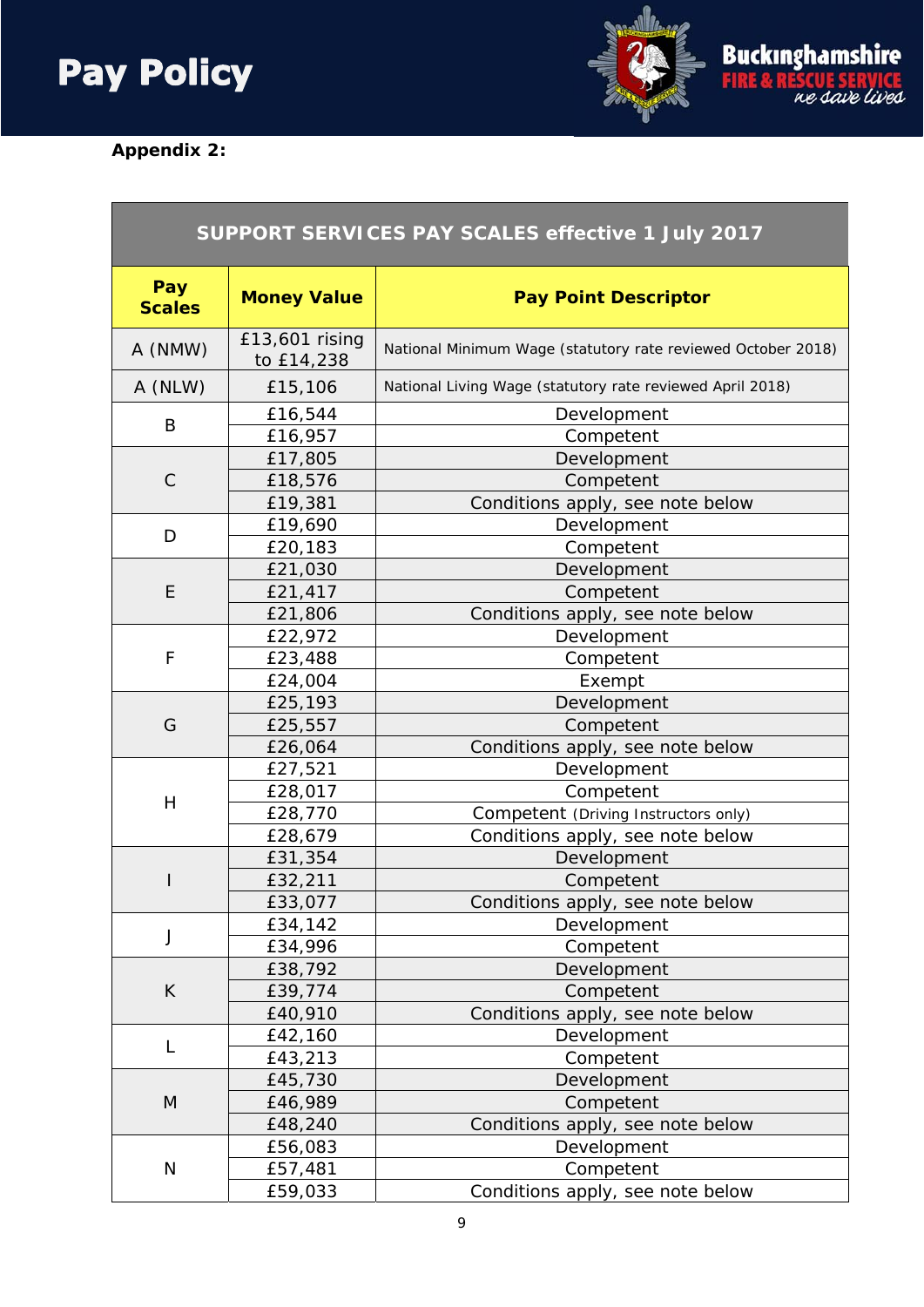

| £60,930<br>£62,453 |           | Development |
|--------------------|-----------|-------------|
|                    | Competent |             |
|                    |           |             |

| <b>Fleet Management Pay Scales</b> | <b>Money Value</b> |
|------------------------------------|--------------------|
| Vehicle Technicians                | £24,278            |
|                                    | £25,044            |
|                                    | £25,562            |
|                                    | £26,065            |
|                                    | £26,549            |
|                                    | £27,031            |
| Supervisors                        | £27,520            |
|                                    | £28,021            |
|                                    | £28,684            |
| Fleet Management                   | £29,356            |
|                                    | £30,028            |
|                                    | £30,695            |
|                                    | £31,355            |
|                                    | £32,211            |
|                                    | £33,077            |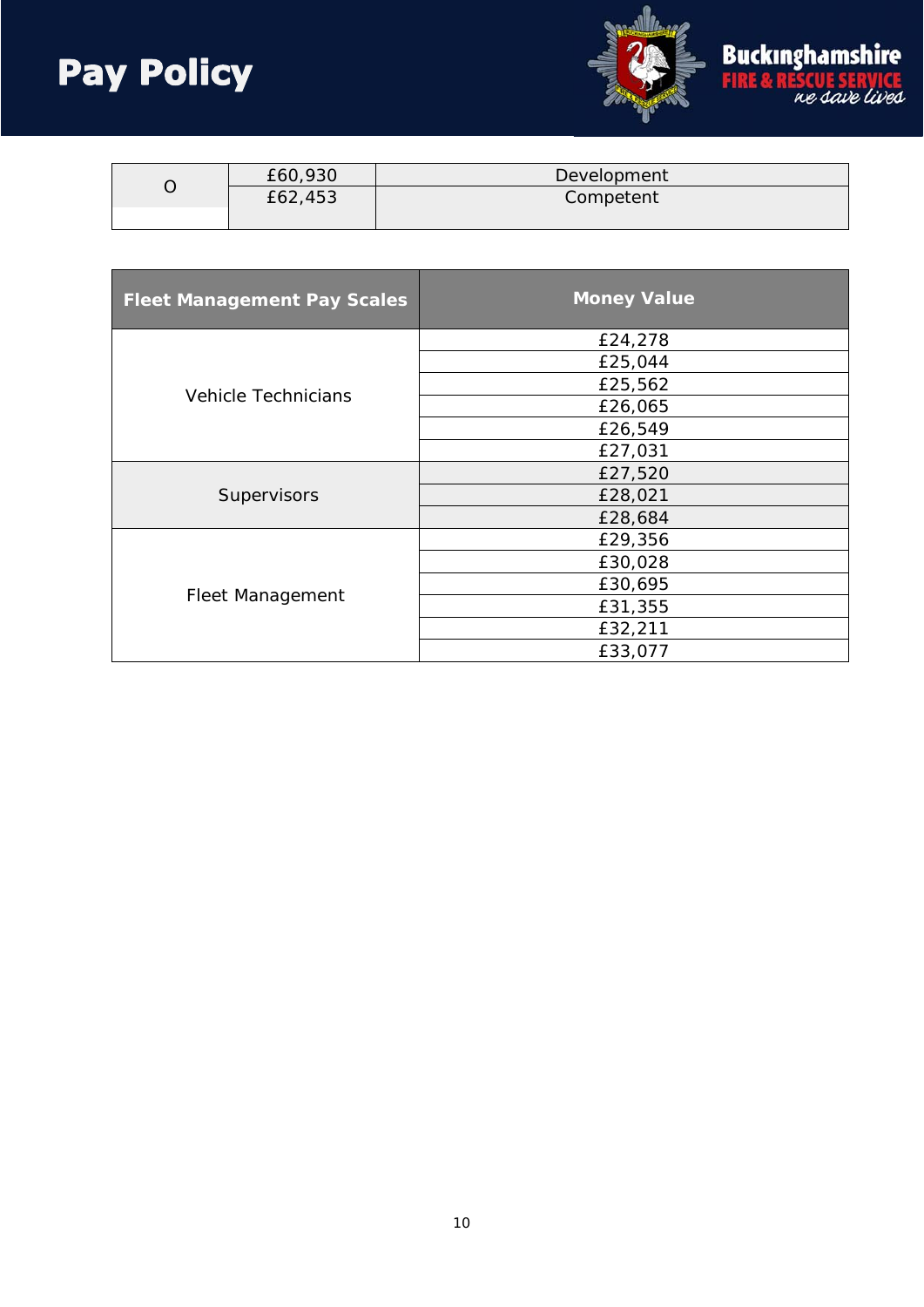

# Buckingha

### **EMPLOYEE BONUS PAYMENT SETTING SCHEME AND PROCESS**

#### **Introduction**

The purpose of this document is to set out in outline the principles and process for determining whether or not employees will receive bonus payments and if so, sets out the process to determine the allocation of such payments. Bonus payments will be one-off and paid only to reflect excellent performance; that is performance, which exceeds the standards and targets agreed with the employee during their annual appraisal process and prior to the start of the financial year, for which any performance scheme is introduced.

#### **Eligibility**

Eligibility would be specified as part of any scheme rules on an annual basis.

#### **Key Principles**

The following key principles underpin any bonus and/or performance related reward schemes:

- The Scheme is entirely discretionary and forms no part of the contract of employment.
- The Scheme sits in the context of the Authority's overall strategic and performance management processes, therefore targets and objectives included in any scheme will align with the Corporate and Public Safety Plan objectives, via the "golden thread" process.
- Payments will only be made where the employee's contribution not only reflects excellence but also clearly assists with achieving the Authority's strategic objectives.
- It is intended to reward those who can demonstrate sustained, outstanding achievement or excellence in their role.
- It is intended to recognise and reward, not only the exceeding of targets and standards, but also the acquisition of the necessary competencies and deployment of behaviours that reinforce the Authority's values and norms.
- The amount of money available to be paid in bonus payments to employees under the scheme will be determined as part of the annual budgeting process and any scheme will be self-funding.
- All eligible candidates invited to participate in any scheme must have an agreed appraisal, including core and stretching objectives in advance of the bonus scheme year.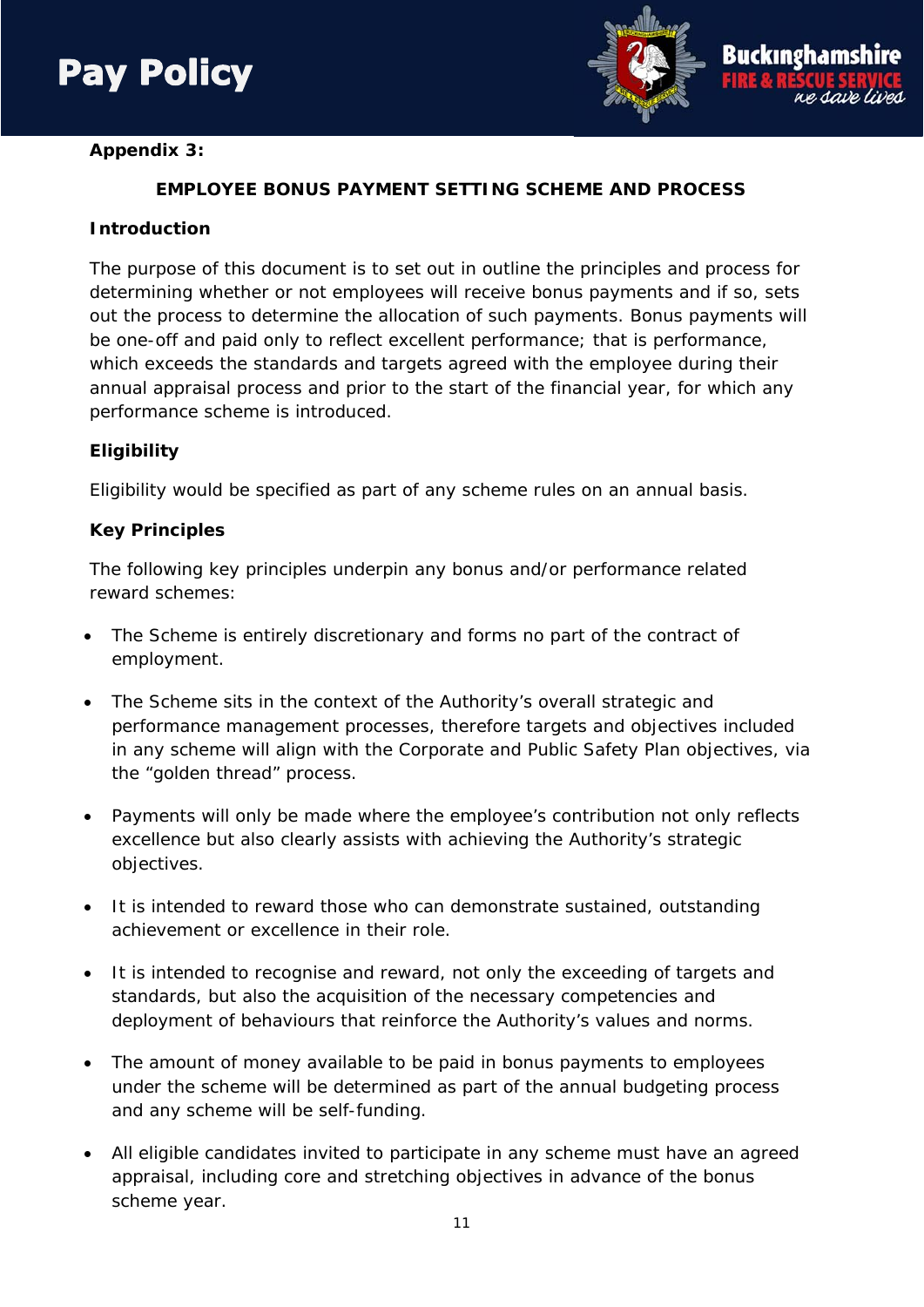Recommendations for payments under the scheme will be made by the employee's line manager following the annual appraisal round to the appropriate Director.

Buckınehaı

- Recommendations will be reviewed by a Moderating Panel consisting of:
	- o The Chief Operating Officer/DCFO
	- o The Director of People and Organisational Development
	- o The Director of Finance and Assets
	- o The Director of Legal and Governance
- The Moderating Panel may choose to appoint an independent advisor to assist with the process of ensuring that proposed awards are based on the exercise of consistent judgement in both the setting of targets and standards and the assessment of achievement against these.
- Payments under the Scheme will be authorised by the Chief Fire Officer/Chief Executive on recommendation of the Moderation Panel.
- Employees will only be informed of approved awards and not as to whether or not a recommendation was made.
- There will be no appeal against recommendations or final decisions.
- The Executive Committee will receive an annual report summarising the awards, if any, that have been made.
- Eligibility criteria will be approved by SMB on an annual basis. This may include decisions not to run a bonus scheme or to extend to other workgroups.
- Decisions will comply with the requirements of the Authority's Pay Policy, which is reviewed and approved annually.
- If and when an annual bonus scheme is agreed, specific detailed rules will be developed in advance of the scheme year; for example, new staff who become eligible in year, long term absence etc.
- Any payments will be subject to statutory deductions.